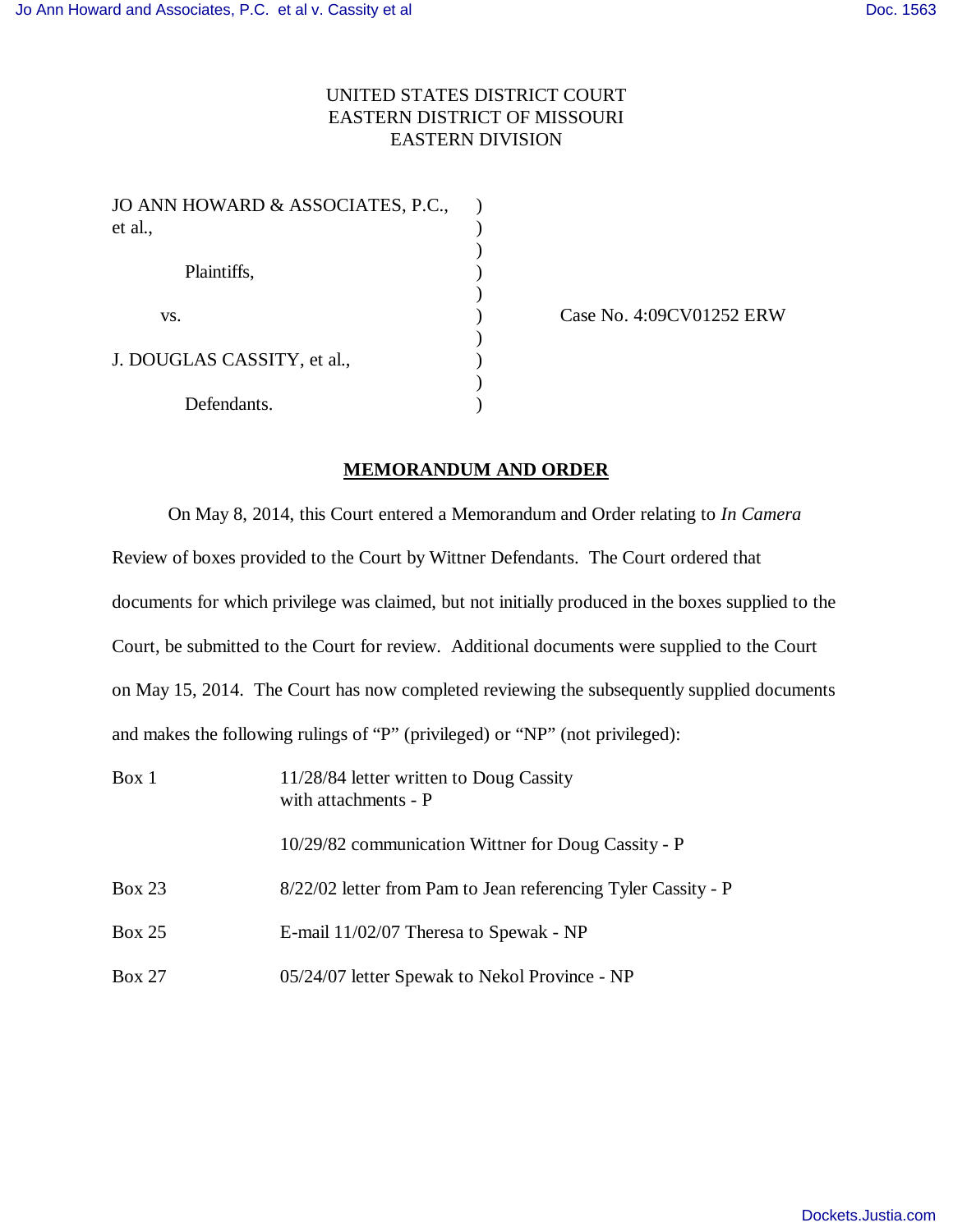| Filed named "Miscellaneous Documents" | Letter to James Crawford from Spewak 3/28/08<br>with privileged attachments - P                                                |
|---------------------------------------|--------------------------------------------------------------------------------------------------------------------------------|
|                                       | Two operating agreements of JIEL Artifacts 1/17/08 - NP                                                                        |
|                                       | E-mail 10/27/09 Jim Crawford to Wittner w/ attachments - NP                                                                    |
|                                       | $01/10/08$ fax to Dave - unknown sender - NP                                                                                   |
|                                       | 07/13/09 letter Spewak to James Crawford mentioning<br>attachments that are missing - NP                                       |
|                                       | Phone call memo $10/25/(?)$ to Mr. Crawford from Jen - NP                                                                      |
|                                       | Internal Revenue Service letter "Legal Name Wealth"<br>and Health Resources" to Spewak - NP                                    |
|                                       | Three-page Certificate of Incorporation from Secretary<br>of State dated 6/25/09 for Wealth and Health<br>Resources, Inc. - NP |
|                                       | Six-page "Operating Agreement" dated 06/05/09<br>page 5 missing - NP                                                           |
| <b>Box 31</b>                         | Notes - undated - reference Jim Crawford - P                                                                                   |
|                                       | 05/13/07 Memorandum referencing Cindy and<br>Randy Singer - NP                                                                 |
| <b>Box 32</b>                         | E-mail 09/09/02 Tyler Cassity to Wittner - P                                                                                   |
|                                       | 11/07/02 Memorandum from H. Wittner to<br>Tyler Cassity with attachments - NP                                                  |
|                                       | E-mail 12/03/02 from H. Wittner to Tyler Cassity - P                                                                           |
|                                       | E-mail 11/27/02 from H. Wittner to Tyler Cassity and<br>E-mail Tyler Cassity to H. Wittner with attachments - P                |
|                                       | Undated notes from "Howard to NPS" - P                                                                                         |
|                                       | Duplicate e-mail 11/21/02 K. Scannell to H. Wittner - P                                                                        |
|                                       | 11/22/02 Memorandum K. Scannell to H. Wittner - P                                                                              |